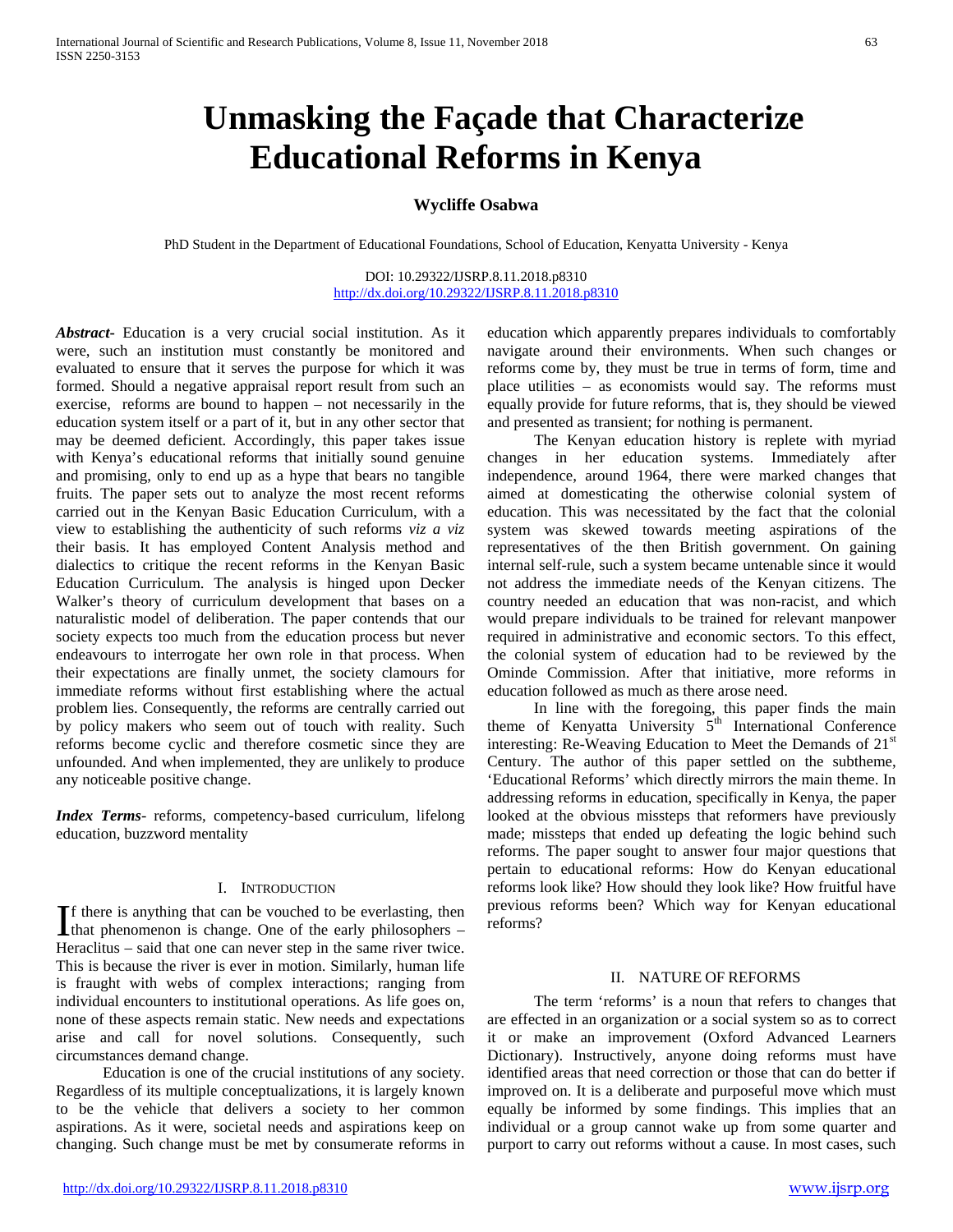moves are prompted by two reasons. One, there may arise public complaints concerning the functioning or productivity of a certain organization or social institution such as the education sector. Such outcries would be followed by an investigation whose final report may recommend reforms in the concerned sector. Two, any properly constituted social institution or organization must have a monitoring unit which routinely appraises its operations. As such, emergent problems can be detected and addressed early enough before they become so glaring that they attract public discontent. An appraisal report from such evaluation may as well recommend reforms.

 For a sector such as education, a deficiency in learning outcomes for instance will be detected through structured assessment of the system. The feedback thereof will be key in recommending reforms or otherwise. According to Hinton (2012), such assessment must be part and parcel of any institution, and must be well articulated in its strategic plan. As it were, the said reforms are caused by internal reasons. Similarly, there shall be those reforms that will be caused by external forces. Such include the general trend of global affairs, and the need to for the country to align itself with the requirements of donor countries and finance institutions such as the Bretton Woods. In such cases, the country must exercise due diligence when implementing the changes so that she strikes a balance between external demands and internal social realities. Wholesale implementation of external recommendations may in due course forment catastrophic effects.

 Whenever reforms are recommended, their mode must be clarified from the onset. According to Pullias (1989), reforms may take either of these three positions: revolutionary, evolutionary or masking. The revolutionary position involves doing away with the old and beginning afresh; the evolutionary position entertains parts of the old as it implements components of the new; the masking one simply coats the old system so as to present it as new. Whereas the first one is rarely applicable, one shudders on imagining the recommendation of reforms that reflect the third position. Unfortunately, such *reforms* do occur. This may be attributed to shoddy investigation by policy makers, incompetence, and lethargy, among others. The result of such a move is recurrence of the problems purported to have been addressed, occasioning frequent reforms characteristic of a trial and error approach. Any sane society must guard itself from mask-type reforms.

## III. COMPETENCY-BASED CURRICULUM: THE NEW FAÇADE IN TOWN

 This paper reckons that a number of reforms have been carried out in the Kenyan education system, all way from the colonial times. A brief paper as this does not have the luxury of documenting all those. It will therefore focus on the most recent reforms that are being gradually implemented by the country through the State Department of Education. The reforms focus on the general curriculum of education, moving from the 8-4-4 system that was characterized by insistence on knowledges to the 2-6-3-3-3 system that will emphasize various competencies, giving every learner an opportunity to excel in an area of preference.

 In retrospect, the 8-4-4 system of education was recommended in 1981 and introduced in 1985 following an inquiry which found the then prevailing system wanting. The new system would be employed with an aim of realizing individuals who were self-reliant. The government reports that further curriculum reforms followed in 1992, 1995 and 2002 but only addressed curriculum content, overlaps and emerging issues (Republic of Kenya – RoK –, 2015). A further curriculum evaluation was carried out in 2009, and established that the curriculum was overloaded. Further, its implementation was highly academic and exam oriented. This situation would often lead to unemployment since the graduates from secondary schools lacked self-reliant and social skills. Above all, the education system did not provide for flexible academic pathways that would lead to talent identification and nurturing of individual potentials and interests – ingredients that are instrumental to career preparation, progression and hence sustainable development. Given this state of affairs, education reforms became necessary.

 Fast forward, the basic education curriculum was eventually reformed following a review by the Task force on the Re-alignment of the Education Sector to the Kenya Vision 2030 and Constitution of Kenya 2010 (RoK, 2015). Education was recognized as the fulcrum of human and economic development. Such an education was to instill innovative, vocational and technical skills requisite for industrialization and skilled labour as articulated in the Kenya Vision 2030 and the Sessional Paper No. 2 of 2015. It was also supposed to equip individuals with soft skills required for work, interpersonal relations and harmonious coexistence with each other regardless of their extraction. The new curriculum would cure the ills that were identified in the old one as intimated in the preceding paragraph.

# *Competency-Based Curriculum: The Holy Grail?*

 The Kenya Basic Education Curriculum Framework (KBECF) defines 'competency' as 'the ability to apply appropriate knowledge and skills to successfully perform a function' (Rok, 2015). Such knowledge and skills are to be applied to real life situations through service learning (students working on real problems and relating the same to academic learning, to enhance their preparedness for real world of work and coexistence).

 Reading through the KBECF, one will easily credit the government for a job well done. The document is ambitiously articulated, and seems by all means practical. However, a reality check paints a different picture altogether. To begin with, the document does not provide a cure for subject overload; one of the ailments that assailed the old curriculum. For instance, the upper primary section is scheduled to offer eleven (11) subject areas. The old curriculum offers six subjects. Has the overload problem been solved (assuming it was a problem in the first place)? The jury is out there.

 In her bid to justify these very reforms that led to the competency-based curriculum (CBC), the Ministry of education fell back on the Sessional Paper No. 2 of 2015 titled 'Reforming Education and Training in Kenya' (RoK 2015b). The said paper recognised education as the mother's milk that nourishes individual productivity and economic development. Pursuant to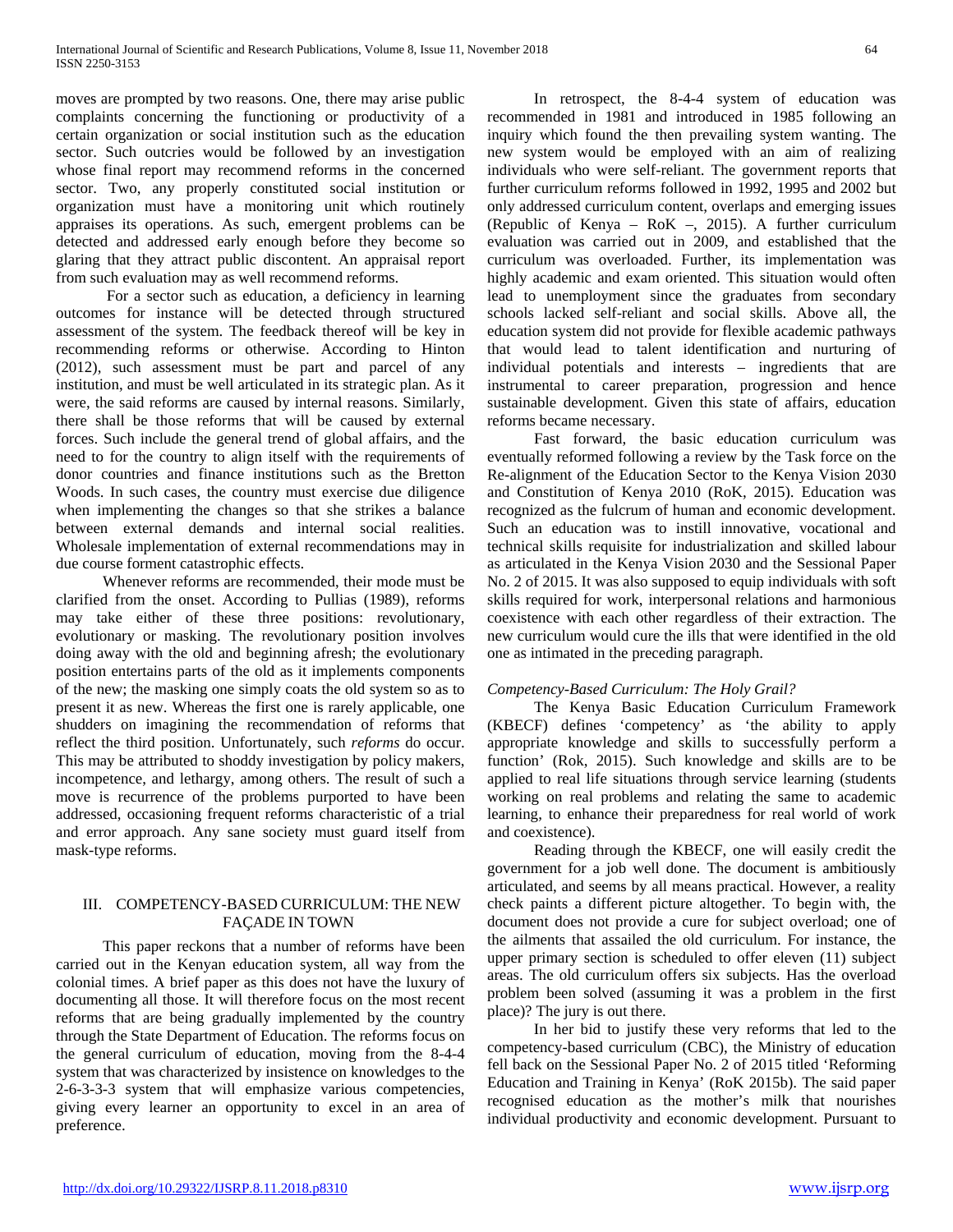this, the education and training sectors were to be reformed as quoted below:

 … to provide for the development of the individual learner's potential in a holistic and integrated manner, while producing intellectually, emotionally and physically balanced citizens. It further recommends a competency based curriculum; establishment of a national learning assessment centre; early identification and nurturing of talents; the introduction of national values and national cohesion and their integration into the curriculum; and the introduction of three learning pathways at senior secondary school level (RoK 2015: iv).

 The above quote raises valid concerns. It is clearly conceived and well intentioned. If the education and training sectors would be reformed to be in sync with such thoughts, things would definitely fall in place. However, the devil lies in the detail. Whereas such and kindred grandiose pronouncements are made in earnest, very little is done on the ground. The country seems to have excelled in producing exemplary documents characteristic of sign boards that never go where they point. Policy makers, as it were, have perfected in the art of constantly resolving to do things, yet doing nothing but resolve.

 Reflecting on the run up to the foregoing quotation, it is clear that certain key concepts have been employed without consideration of their implication. For instance, the distinction between 'education' and 'training' has not been clearly demarcated. It is detrimental in the affairs of education to regard the two concepts as similar. Whereas 'education' in its very essence should provide for the capacities alluded to in the quotation (such as developing emotionally and physically balanced citizens who espouse national values as well), 'training' as a concept signifies a mechanical process that focuses more on the hard skills required to perform a specific task as opposed to the soft skills that enhance interpersonal relationships. This is a fact that needs no introduction to any education expert (quacks have no place on the table of education reforms!) since it has widely been deliberated upon.

 At this point, it may be instructive for one to be clear on the place of education in relation to training. Which precedes the other? Do they run concurrently, such that the educated is by default trained? Do we have individuals who are educated but untrained? What of the converse? The answers to these questions are not obvious. They will 'depend', as commonly put, to the context. In the case of this paper, the context is *basic education.* The reforms presented are actually covering basic education – from pre-primary up to senior secondary school – at least in the Kenyan system of education. Need anyone dwell on the meaning of *basic* education again? Must it be mentioned that by virtue of it being *basic* implies that it is merely preparatory, foundational, essential and therefore incapable of meeting as many expectations as presented in the KBECF? Might it be a case of expecting so much from so little? Are the said 'competencies' not acquired partly, and majorly as such, through 'training' which happens to lie beyond basic education?

 This paper contends that basic education by its very name and nature should predominantly be a level that prepares the learner for training – acquisition of knowledges and skills requisite for specific duties. The paper equally scoffs at the diametric presentation where 'competency based curriculum' is contrasted against 'content based curriculum' in the KBECF so that the former is depicted as more productive and therefore preferable. Actually, that which need be learned at basic education level is essentially content based. In retrospect, the employment of the term 'content based' to refer to 'exam oriented' is to say the least simplistic. Firstly, every curriculum must be based on some content whose acquisition is equally measured in some way. Secondly, examinations have been there, for long, and indeed served their purpose well, were it not for their mismanagement by a few adults who are now crying foul and attempting all manner of solutions. It is therefore defeatist to reform a system simply because a few individuals have resorted to sabotage part of its functionality, as exemplified by examination irregularities. On the contrary, sealing the loopholes that allow malpractices such as massive cheating in examinations and misuse of performance scores is more reasonable and sustainable. In any case, the new curriculum still has elements of exams which may as well be abused. Changing a few aspects here and there and referring to the old curriculum with a new name does not make it any progressive. On the contrary, it leads to even more confusion.

 Generally, it sounds glossy to talk of 'competencies' and make it look like the panacea to the country's problems; however, the real job lies in laying down proper structures that will facilitate the acquisition of the same. Such cannot happen in a situation where those who bear the highest responsibility of decision making are unclear on basic concepts that underpin the whole venture. Going by their definition of 'competencies', it is clear that the latter can only be accidental trickles of basic education. This paper holds that the country must be certain of the outcomes she expects from basic education (read schools); expecting finished products complete with certain competencies should be the least. Apparently, there is a foggy understanding of the character of outcomes that are expected of basic education graduates. Granted, the country should be prepared for not only continuous reforms but erratic ones as well – for no competencies will be forthcoming, at least not from school leavers – and this will sent spin masters into a frenzy of educational reforms. There have been reforms before, specifically aimed at producing self-reliant individuals. Pray, how could one be self-reliant without possessing certain competencies? Put differently, can one be self-reliant if they lack competencies? Did someone just stumble across the term 'competencies' and thereafter set forth to repackage and peddle it as new stuff, complete with a schedule of activities? What was their understanding of the characteristics of a self-reliant individual? Listening to one cabinet secretary in charge of education in the country talk about 'competencies' would have made one believe that the mere employment of the word would work miracles. In fact, the term has gained currency as a buzz word that is bandied around by individuals, more so those who believe that any news is good news. In short, the reformers are merely labouring in a circle; for they do not clearly explain how different the *new* 'competencies' are going to be taught so that learners acquire them unlike the old practice that saw 'selfreliant' skills being unrealized.

# *Competency Based Curriculum versus Incompetent Implementers*

 It is usually said that a curriculum is as good as the implementers. According to Aremu and Sokan (2003), a well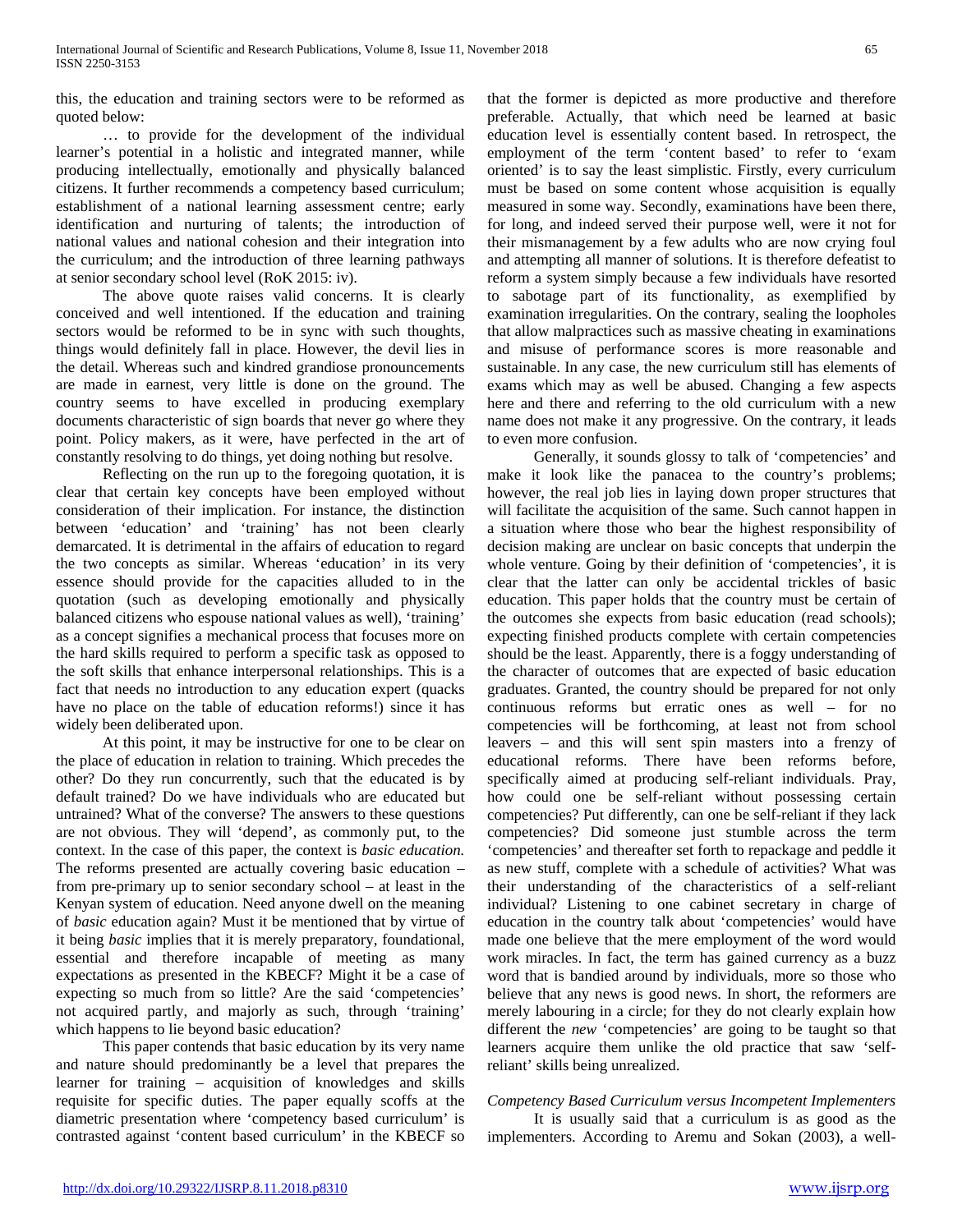designed curriculum is just but one among many factors that characterize quality education. Others include motivated and well-trained teachers, effective learning materials, a good learning environment, a valid and reliable examination system, teaching methodologies that encourage independent thinking, adequate financing and such like. According to this paper, it is not enough to carry out curriculum reforms on the mere conviction that the prevalent one has failed to live up to certain expectations. On the contrary, it could be a good curriculum that is a victim of inadequate support. It would be prudent, for example, to rule out certain issues that might have contributed to the poor learning outcomes as the ones listed above. In a study carried out by Orodho and Lawrence (2014), it was discovered that inadequate distribution of learning resources and teachers militated against provision of quality education in Kenya. Their view of quality education was in terms of its propensity to steer the country toward the achievement of Kenya's Vision 2030; a view that is no different from that of the framers of the KBECF. Be that as it may, it follows that no achievement will be realized under whatever curriculum (competency based or otherwise) unless the independent variables that determine quality education are catered for relatively well. According to one of the leading experts in the said reforms, the central focus was *how* teaching and learning would be approached around the child so as to inculcate the famous competencies (Ogutu, 2017). However, what is seen in the new curriculum is majorly content. There is so much on offer, giving leeway to lethargic learners to go for leisurely disciplines such as theatre arts and outdoor activities which to them requires less intellectual engagement. In this times when average learners crave for the easy way out, it will be interesting to see how many of them will voluntarily go for pure sciences and mathematics which the country is apparently banking on for economic take-off.

 Teachers are very crucial in the success of any education system. Needless to say, they are the direct implementers of the curriculum. As stated earlier, the issue of teacher distribution in the country is a persistent problem. Whereas there are few schools that boast of teacher adequacy, mostly in urban centres, the same cannot be said of their quality. Teacher education is a major issue in the country. According to Kafu (2011), institutions that prepare teachers for basic education are ill equipped in terms of both human and material resources. The situation is worse in primary teacher training colleges where the trainees are prepared by instructors who are not well qualified. In the end, the resultant graduates are deficient of both pedagogy and content. How are such individuals expected to interpret and execute curriculum activities? Put differently, how does one expect the incompetent teachers to impart various competencies among learners? If these teachers made nonsense out of the 'content based' curriculum, as has been insinuated, what assurance does one have that the same individuals will be effective in implementing the 'competency based' one given that no much has changed?

 The KBECF presents a curriculum rich in its letter but poor in spirit. Actually, very little has been done in terms of preparing teachers and laying ground for the facilities required. The government has instituted a policy that aims at subsidizing public secondary school education, while providing the primary school one entirely free. Though a welcome idea, it is a pity that the programme is characterized by delays in disbursement of funds to schools. One wonders how the same government will manage to fund requisite facilities that support the CBC given that it has lagged behind in meeting previous undertakings such as providing and sustaining laptops for all grade one pupils in the country.

 World over, education is an expensive affair. Any country wishing to achieve her aspirations must be ready to fund the education of her citizens. This is to say that any reforms in education must be accompanied by a reform or review in its financing; there are no two ways about it. For instance, enough resources have to be allocated for teacher education, followed by their deployment and proper remuneration. As things stand, the Kenyan teachers are at their lowest moment in history. Going through posts by teachers in their various Facebook Groups such as 'mwalimu dot com' or 'NAIROBI TEACHERS ONLINE' (posts that can only be ignored at one's peril), a sentimental analysis paints a bleak future in the Kenyan public education. Majority of the teachers are advocating a dangerous slogan, 'Teach and Go Home', which is meant to imply that their role will only be to transfer book knowledge to students, and leave school at the stipulated time. This sad state of affairs arose after a standoff between the said teachers and the government concerning the teachers' remuneration and career growth. The government had responded to the effect that teachers were not the only workers on her payroll. Further, that majority of the teachers were either truant or incompetent! Which government on earth admits the incompetence of her own teachers when it is her responsibility to ensure quality education? Again, why should she wait for an industrial action so as to bash the teachers? Does it mean that the same government would be willing to accommodate incompetent and irresponsible teachers provided they accept less pay? Ironically, the same government has shortly introduced a new curriculum whose success heavily depends on the teachers' efforts, and establishment of new facilities such as sports centres, innovation hubs, and centres for performing arts among others, all which require heavy financial commitment.

 This paper argues that the government must first reform its mindset concerning the place of education in her list of priorities. Quality education has to be funded well. Whereas there is talk of producing well rounded graduates, very little is provided for in terms providing character education. Much emphasis has been placed on the economic objective of education, seeing it majorly as a commodity that must appeal to the market – never mind the fact that true education should cater for social and cultural aspects as well. The country is partly where it is courtesy of the character of some citizens: corrupt individuals who have brought down almost all sectors by either diverting public funds to their private indulgences, or deliberately overlooking laws and regulations to approve wrongful practices – of course at a fee! For instance, various premises are being demolished owing to the fact that they were either built on wrong sites, or were brought up in disregard of the relevant regulations. Sadly, such were granted requisite approvals by government officers! Is this not a discouragement to prospective investors, more so foreign ones? Who will put up an industry in a country where the 'government' turns around her own word? Kenya's Vision 2030 is upbeat about industrialization which is seen as a solution to her unemployment crisis.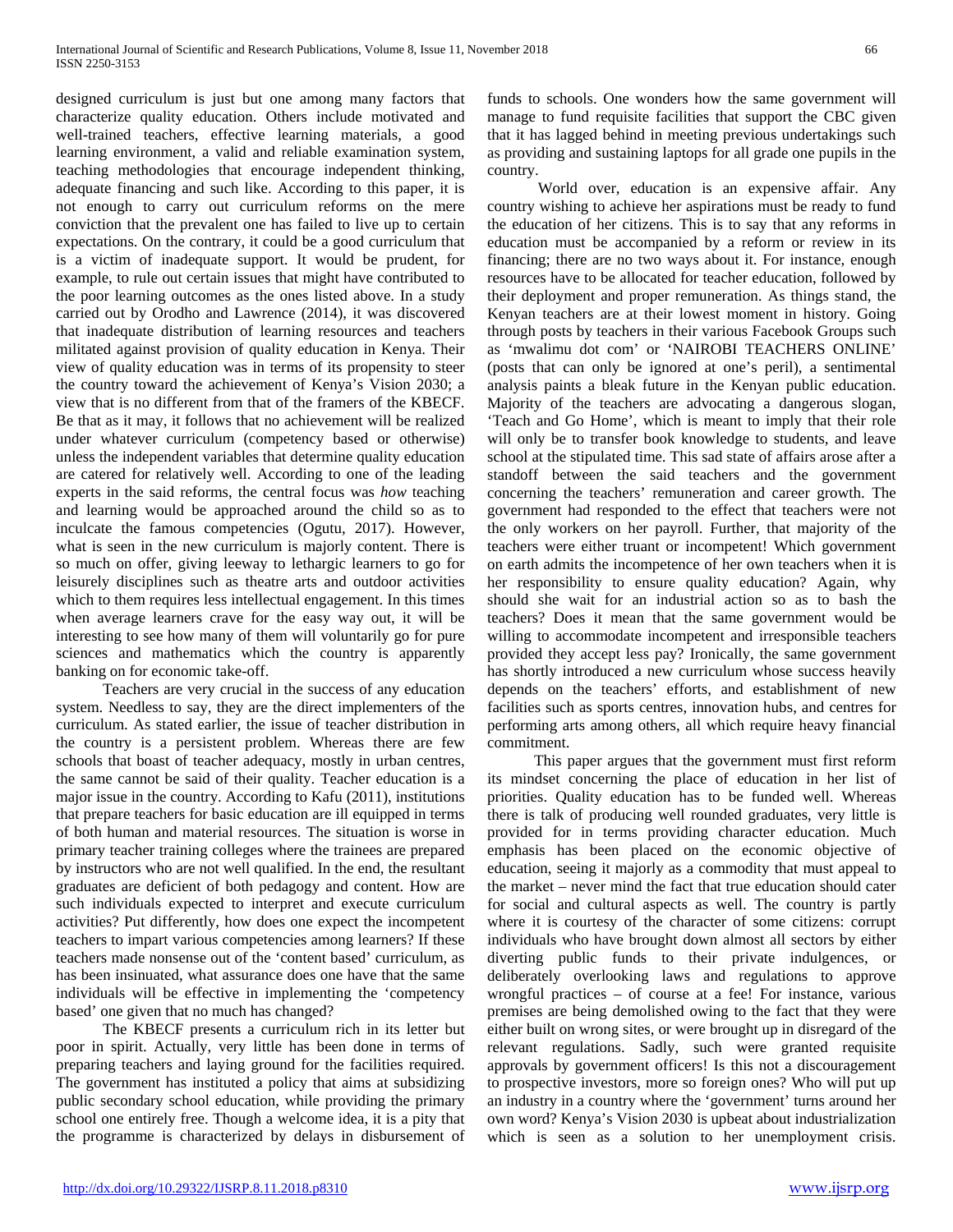Unfortunately, such will not be possible if the citizens' character is not well formed. The KBECF explicitly provides for promotion of science, technology and mathematics (STEM), and the development of students' talents. However, character formation is mentioned in passing, probably being seen as a byproduct of a well-designed curriculum such as the CBC.

 Education as a product is not synonymous to knowledge or competency. As a worthwhile enterprise, it presupposes some form of good (Peters, 1966). An overly knowledgeable or skilled nation will amount to no economic development unless the citizenry espouse certain values such as integrity and peaceful coexistence; values that will enable them put their competencies to good use so as to guarantee proper utilization of limited resources and a stable working environment. As things stand, character formation remains an alien subject. When the year 2030 will finally be closing in, chances are that the CBC will be jettisoned; it will have proved fruitless, not because of its barrenness but due to poor implementation. The CBC must be strengthened in this light, and teachers be well prepared and supported to implement the same. It is instructive to note that no analysis was done on how teachers interpret and implement the curriculum. Similarly, there is no evidence of teachers having been fully involved in the reforms, a fact that enhances chances of resistance. As practitioners, their input would definitely provide good feedback for policy makers.

## IV. THE WAY FORWARD

 The main theme of the Conference addresses education in terms of its potential to meet the needs of the  $21<sup>st</sup>$  Century. This paper may not be certain about those needs. Nonetheless, some speculation will do. The  $21<sup>st</sup>$  Century is characterized by many challenges: social, economic and political. Population growth has resulted to so many problems, mostly around distribution of resources. Others include unemployment, health problems and social strife. A good education should equip one with social skills that enhance harmonious coexistence, and inculcate virtues necessary for good human conduct (Osabwa, 2016). It should as well facilitate development of technologies that will fight diseases; guarantee food security; provide safe mobility and communication; enhance protection of the environment; create safe and affordable housing, among many others. Such ingredients must be well articulated in the country's education system, beginning with the basic curriculum.

 As intimated in the preceding paragraph, the basic curriculum is just a beginning. Its limits in terms of expected outcomes must be perspicuously clarified. Then and only then will we know whether the curriculum is effective or not. Often times, it is assumed that the problem in the education sector lies with the curriculum. This unfortunate position has on several occasions led to curriculum reforms. Why, for instance, should one imagine that a particular curriculum is unproductive when there are all signs that its implementation was fraught with malpractices? This paper holds that a mere focus on the curriculum (what is to be taught) at the expense of the educational activities that lead to some desired behaviour is an effort in futility. Before a review, one needs to ask second-order questions characteristic of philosophy. For instance, one may want to ask: What was wrong with the old curriculum? Have either students or teachers ben indicted? Was there a problem with instructional materials, assuming they were well catered for? Were requisite facilities provided? Was a full proof appraisal carried out to answer these and kindred questions? America was very clear in one of her major education reforms as captured in the famous paper, 'A Nation at Risk' (USA, 1983).

 Due diligence has to be maintained to guard reformers against themselves and other external forces. For instance, there are particular individuals who use all means to push for reforms knowing very well that such is likely to create business for them. Such include book publishers and would-be suppliers of other learning materials – locally referred to as 'tenderpreneurs'. To them, profit comes first. As such, they will hold government functionaries at ransom until their business motives are met.

 Another issue that has always been swept under the carpet is the relevance of education provided. In as much as the country aims at developing various competencies and nurturing all sorts of talents, it must stay alive to its immediate needs. Change is helical; not cyclic. The country must be certain that particular talents are needed, and not others, so that we do not again end up producing what we do not need. Cases abound where individuals are trained for particular trades, only to remain unemployed. For instance, there is no need of investing in training of personnel, only to tell them upon their graduation that they 'should not be job seekers but job creators'. This is a clear sign of an irresponsible government. Pray, why should you train a teacher, for example, and later on expect him or her to become a second-hand clothes dealer in the name of being a job creator? How have developed countries such as the United States of America managed to continuously provide job opportunities for billions of people, both skilled and unskilled? In a nut shell, curriculum reform is not an end in itself. On the contrary, it must be regarded against the larger picture of expected opportunities. It is worthless to work towards competencies that will end up to waste.

 Finally, the basic curriculum must be seen as a stepping stone to the industry. According to a task force report on the realignment of the education sector to the Constitution of Kenya 2010 (RoK, 2012), one of the most important findings was that the linkage between job training and the world of work was weak. Whereas this finding has grounds, the solution to it is merely structural. For instance, it is not clear as to what stops the government from carrying out an audit on relevant courses, and going ahead to advise prospective trainees on the same. What has been witnessed on the ground is a proliferation of private colleges, mostly deficient and unaccredited ones, offering all sorts of courses to clueless school leavers. Public ones are equally not spared as they grapple to make a kill in the name of providing tertiary education to all. The result is what has come to be popularly known as 'half-baked' graduates. These graduates are further disadvantaged as there are no opportunities for their new found knowledge and skills. Worst of all, internship opportunities were and are still hard to come by. This then begs the question: what is the role of industry if it cannot take over from where schools and colleges leave, and provide opportunities for fresh graduates to try their hands on the job and subsequently sharpen their skills?

 This paper argues that instead of industry constantly whining about 'half-baked' graduates, it should become part of